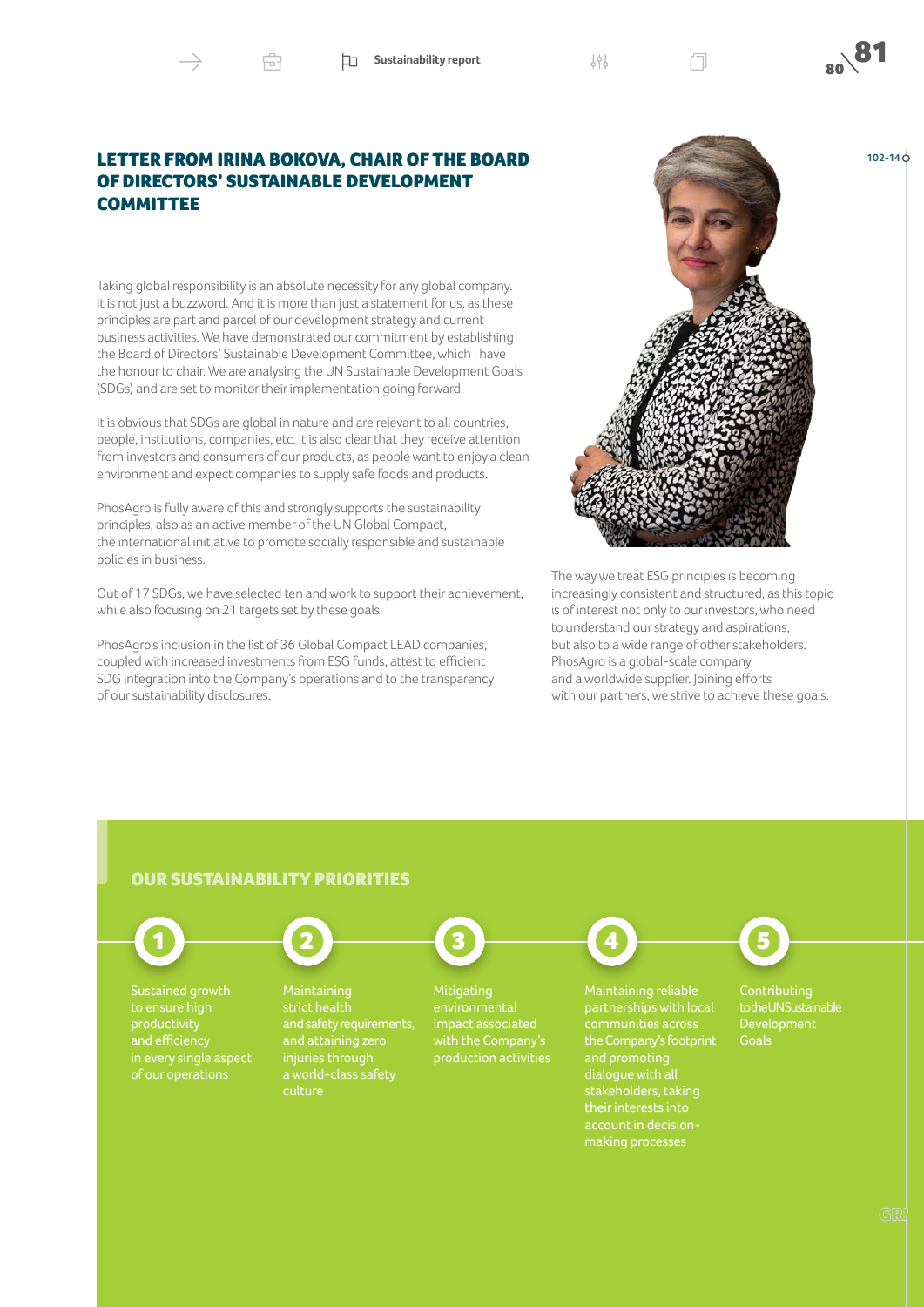



## FOCUS AREAS **102-16**

| <b>Economic</b>                                                                                                                                                                                                                                                                                                                                 | Environmental                                                                                                                                                                                                                                                                                                                                                                                                                                                                                                                      | <b>Social</b>                                                                                                                                                                                                                                                                                                                                                                                                                                                           |
|-------------------------------------------------------------------------------------------------------------------------------------------------------------------------------------------------------------------------------------------------------------------------------------------------------------------------------------------------|------------------------------------------------------------------------------------------------------------------------------------------------------------------------------------------------------------------------------------------------------------------------------------------------------------------------------------------------------------------------------------------------------------------------------------------------------------------------------------------------------------------------------------|-------------------------------------------------------------------------------------------------------------------------------------------------------------------------------------------------------------------------------------------------------------------------------------------------------------------------------------------------------------------------------------------------------------------------------------------------------------------------|
| Paying taxes and other charges to regional<br>and federal governments<br>Offering economic opportunities<br>for local suppliers and encouraging<br>the development of local partners<br>Maintaining financial sustainability at all<br>times<br>Managing business in accordance<br>with legal requirements and business<br>integrity principles | Reducing waste, emissions and pollutant<br>discharges and resource usage on a per-<br>unit basis by investing in new and more<br>efficient technologies<br>Complying with social responsibility<br>principles and maintaining a meaningful<br>dialogue with local stakeholders<br>about our environmental impact<br>Preserving natural eco-systems<br>and nature sites across the Company's<br>geographies, ensuring sustainable use<br>of natural resources, and implementing<br>programmes to restore environmental<br>capacity. | Assisting regional and local authorities<br>in creating modern social infrastructure<br>across our footprint<br>Developing and implementing projects<br>$\bullet$<br>for children and youth<br>Supporting vulnerable groups<br>٠<br>Ensuring stable employment and creating<br>a safe working environment<br>Creating opportunities for full-fledged<br>$\bullet$<br>work, training and becoming part<br>of a professional team<br>Protecting human rights<br>$\bullet$ |